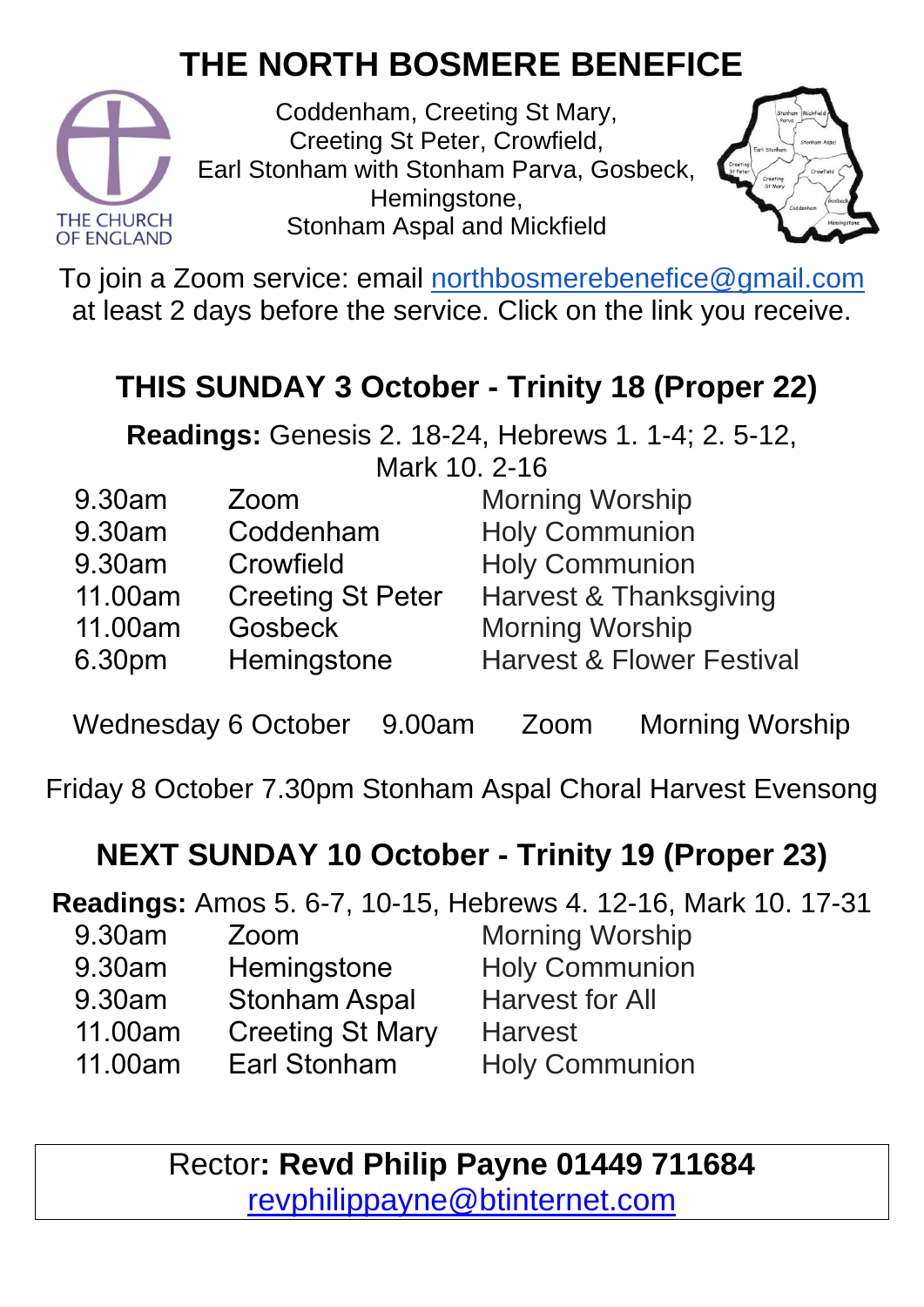## **READINGS 3 October – Trinity 18 (Proper 22)**

#### **Genesis 2:18-24**

**<sup>18</sup>** Then the LORD God said, 'It is not good that the man should be alone; I will make him a helper as his partner.' **<sup>19</sup>** So out of the ground the LORD God formed every animal of the field and every bird of the air, and brought them to the man to see what he would call them; and whatever the man called each living creature, that was its name. **<sup>20</sup>** The man gave names to all cattle, and to the birds of the air, and to every animal of the field; but for the man there was not found a helper as his partner. **<sup>21</sup>** So the LORD God caused a deep sleep to fall upon the man, and he slept; then he took one of his ribs and closed up its place with flesh. **<sup>22</sup>** And the rib that the LORD God had taken from the man he made into a woman and brought her to the man. **<sup>23</sup>** Then the man said,

'This at last is bone of my bones

and flesh of my flesh;

this one shall be called Woman,

for out of Man this one was taken.'

**<sup>24</sup>** Therefore a man leaves his father and his mother and clings to his wife, and they become one flesh

#### **Hebrews 1:1-4, 2. 5-12**

**1** Long ago God spoke to our ancestors in many and various ways by the prophets, **<sup>2</sup>** but in these last days he has spoken to us by a Son, whom he appointed heir of all things, through whom he also created the worlds. **<sup>3</sup>** He is the reflection of God's glory and the exact imprint of God's very being, and he sustains all things by his powerful word. When he had made purification for sins, he sat down at the right hand of the Majesty on high, **<sup>4</sup>** having become as much superior to angels as the name he has inherited is more excellent than theirs.

**<sup>5</sup>** Now God did not subject the coming world, about which we are speaking, to angels. **<sup>6</sup>** But someone has testified somewhere,

'What are human beings that you are mindful of them,

or mortals, that you care for them?

**<sup>7</sup>** You have made them for a little while lower than the angels; you have crowned them with glory and honour,

**8** subjecting all things under their feet.'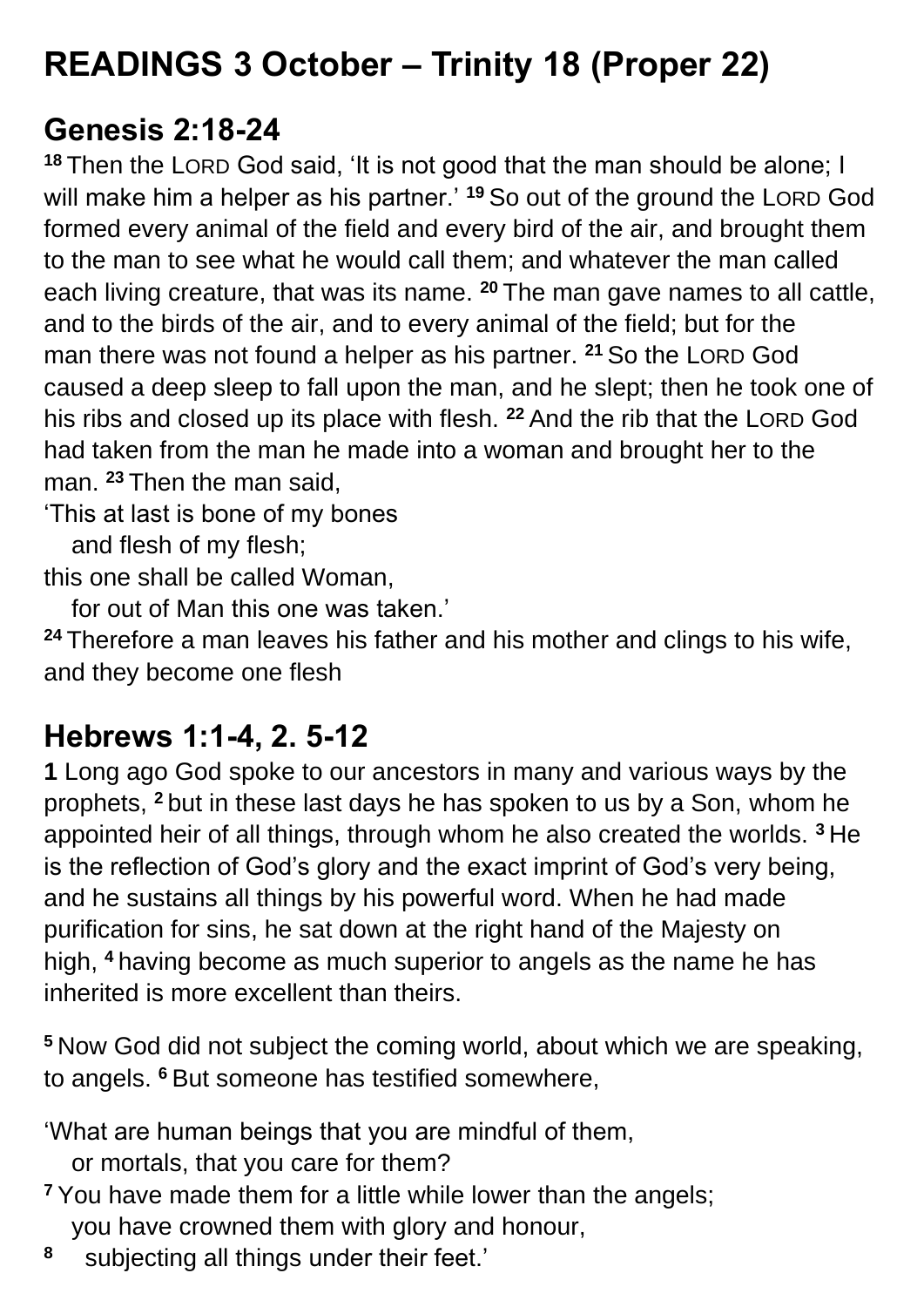Now in subjecting all things to them, God left nothing outside their control. As it is, we do not yet see everything in subjection to them, **<sup>9</sup>** but we do see Jesus, who for a little while was made lower than the angels, now crowned with glory and honour because of the suffering of death, so that by the grace of God he might taste death for everyone.

**<sup>10</sup>** It was fitting that God, for whom and through whom all things exist, in bringing many children to glory, should make the pioneer of their salvation perfect through sufferings. **<sup>11</sup>** For the one who sanctifies and those who are sanctified all have one Father. For this reason Jesus is not ashamed to call them brothers and sisters, **<sup>12</sup>** saying,

'I will proclaim your name to my brothers and sisters,

in the midst of the congregation I will praise you.'

### **Mark 10:2-16**

**<sup>2</sup>** Some Pharisees came, and to test him they asked, 'Is it lawful for a man to divorce his wife?' **<sup>3</sup>** He answered them, 'What did Moses command you?' **<sup>4</sup>** They said, 'Moses allowed a man to write a certificate of dismissal and to divorce her.' **<sup>5</sup>** But Jesus said to them, 'Because of your hardness of heart he wrote this commandment for you. **<sup>6</sup>** But from the beginning of creation, "God made them male and female." **<sup>7</sup>** "For this reason a man shall leave his father and mother and be joined to his wife, **<sup>8</sup>** and the two shall become one flesh." So they are no longer two, but one flesh. **<sup>9</sup>** Therefore what God has joined together, let no one separate.'

**<sup>10</sup>** Then in the house the disciples asked him again about this matter. **<sup>11</sup>** He said to them, 'Whoever divorces his wife and marries another commits adultery against her; **<sup>12</sup>** and if she divorces her husband and marries another, she commits adultery.'

**<sup>13</sup>** People were bringing little children to him in order that he might touch them; and the disciples spoke sternly to them. **<sup>14</sup>** But when Jesus saw this, he was indignant and said to them, 'Let the little children come to me; do not stop them; for it is to such as these that the kingdom of God belongs. **<sup>15</sup>** Truly I tell you, whoever does not receive the kingdom of God as a little child will never enter it.' **<sup>16</sup>** And he took them up in his arms, laid his hands on them, and blessed them.